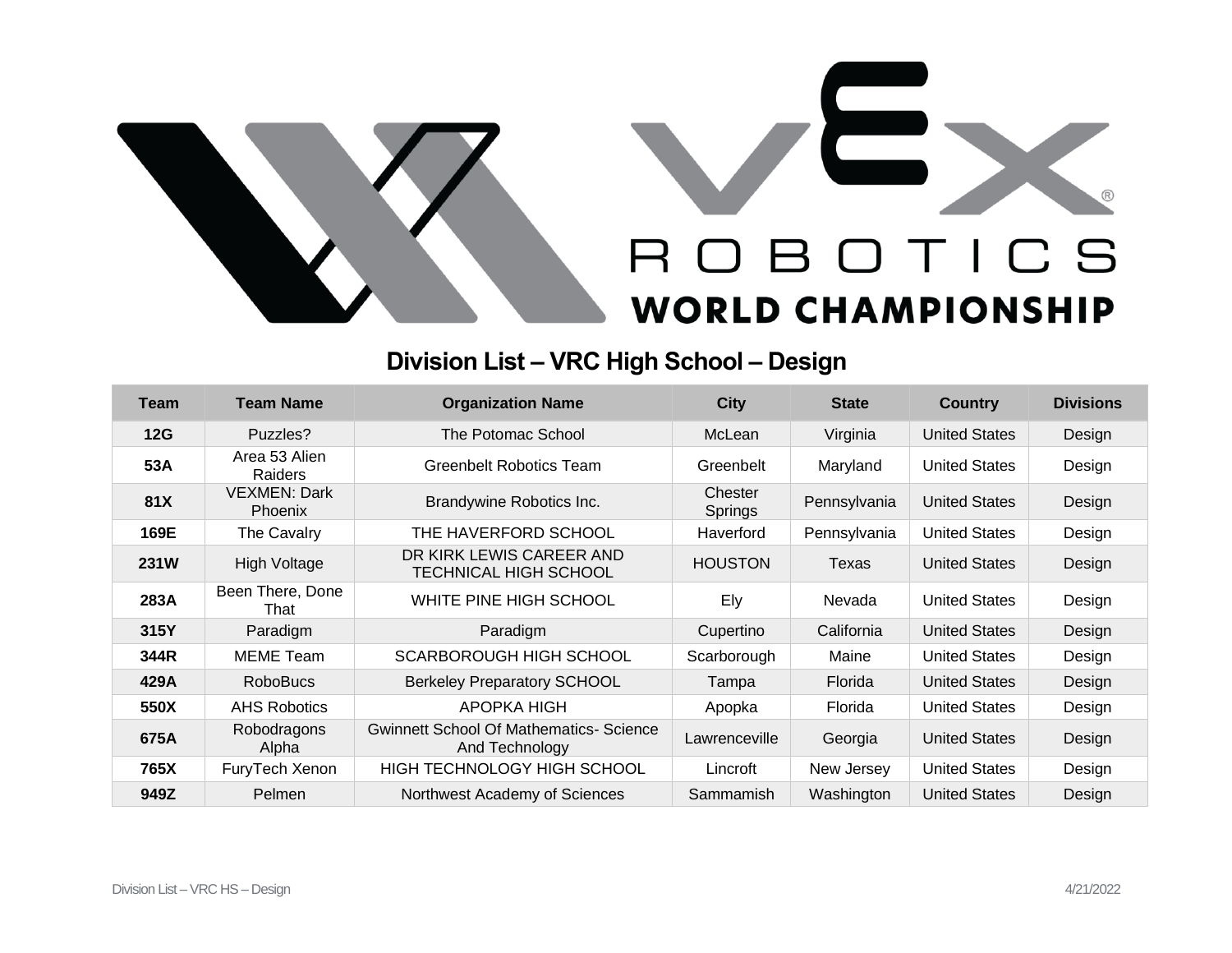| <b>Team</b> | <b>Team Name</b>                 | <b>Organization Name</b>                            | <b>City</b>                 | <b>State</b>               | <b>Country</b>       | <b>Divisions</b> |
|-------------|----------------------------------|-----------------------------------------------------|-----------------------------|----------------------------|----------------------|------------------|
| 1010A       | Amogus                           | <b>West Vancouver School District</b>               | West<br>Vancouver           | <b>British</b><br>Columbia | Canada               | Design           |
| 1064A       | OPS - Nebraska<br>Nerd Herd      | <b>OMAHA NORTH MAGNET HIGH</b><br><b>SCHOOL</b>     | Omaha                       | Nebraska                   | <b>United States</b> | Design           |
| 1082Y       | CAR                              | LOVEJOY HIGH SCHOOL                                 | Lucas                       | <b>Texas</b>               | <b>United States</b> | Design           |
| 1200B       | <b>Grease Monkeys</b>            | ST MARY CATHOLIC SCHOOLS                            | Neenah                      | Wisconsin                  | <b>United States</b> | Design           |
| 1320A       | <b>Tucker High</b><br>Robotigers | <b>TUCKER HIGH SCHOOL</b>                           | Tucker                      | Georgia                    | <b>United States</b> | Design           |
| 1569A       | <b>OMEGA</b>                     | <b>OMEGA Robotics</b>                               | <b>Great Neck</b>           | New York                   | <b>United States</b> | Design           |
| 1727A       | <b>REX</b>                       | Dulaney High School                                 | Timonium                    | Maryland                   | <b>United States</b> | Design           |
| 2011B       | <b>Bruh</b>                      | BRECKSVILLE-BROADVIEW HEIGHTS<br><b>HIGH SCHOOL</b> | <b>Broadview</b><br>Heights | Ohio                       | <b>United States</b> | Design           |
| 2131F       | Revenge of the<br>Cady           | <b>DAVIS HIGH</b>                                   | Kaysville                   | Utah                       | <b>United States</b> | Design           |
| 2211A       | <b>KHU Inventors</b>             | Homeschool                                          | Caguas                      |                            | <b>Puerto Rico</b>   | Design           |
| 2437A       | <b>Lancer Robotics</b>           | Sacred Hearts Academy                               | Honolulu                    | Hawaii                     | <b>United States</b> | Design           |
| 2567K       | The Porta-Botz! -<br>Karma       | PORTAGE HIGH SCHOOL                                 | Portage                     | Indiana                    | <b>United States</b> | Design           |
| 2630A       | <b>Basement Alpha</b>            | <b>Basement Robotics</b>                            | Naperville                  | <b>Illinois</b>            | <b>United States</b> | Design           |
| 2882R       | <b>INVICTA</b>                   | <b>Girl Scouts Northern CA</b>                      | <b>CUPERTINO</b>            | California                 | <b>United States</b> | Design           |
| 3118B       | Astrobots                        | <b>CLEAR BROOK HIGH SCHOOL</b>                      | League City                 | Texas                      | <b>United States</b> | Design           |
| 3223A       | Murphy's Law                     | WEST MICHIGAN AVIATION ACADEMY                      | <b>Grand Rapids</b>         | Michigan                   | <b>United States</b> | Design           |
| 3389C       | <b>TEC-Tigers</b>                | <b>Community Team</b>                               | Parsonsburg                 | Maryland                   | <b>United States</b> | Design           |
| 3723A       | <b>SFS 3723A</b>                 | Seoul Foreign School                                | Seoul                       |                            | South Korea          | Design           |
| 3885Z       | Loony Toons Crew<br>Z            | <b>Unitec Career Center</b>                         | <b>Bonne Terre</b>          | Missouri                   | <b>United States</b> | Design           |
| 4148A       | Fast but Not<br><b>Furious</b>   | Greenville High School                              | Greenville                  | <b>Texas</b>               | <b>United States</b> | Design           |
| 4378D       | SilverKnights                    | <b>J M HANKS HIGH SCHOOL</b>                        | El Paso                     | <b>Texas</b>               | <b>United States</b> | Design           |
| 4610S       | Snake Storm                      | <b>Robot Revolution</b>                             | Summit                      | New Jersey                 | <b>United States</b> | Design           |
| 5249Z       | <b>Ring Leader</b>               | Sparta High School                                  | Sparta                      | New Jersey                 | <b>United States</b> | Design           |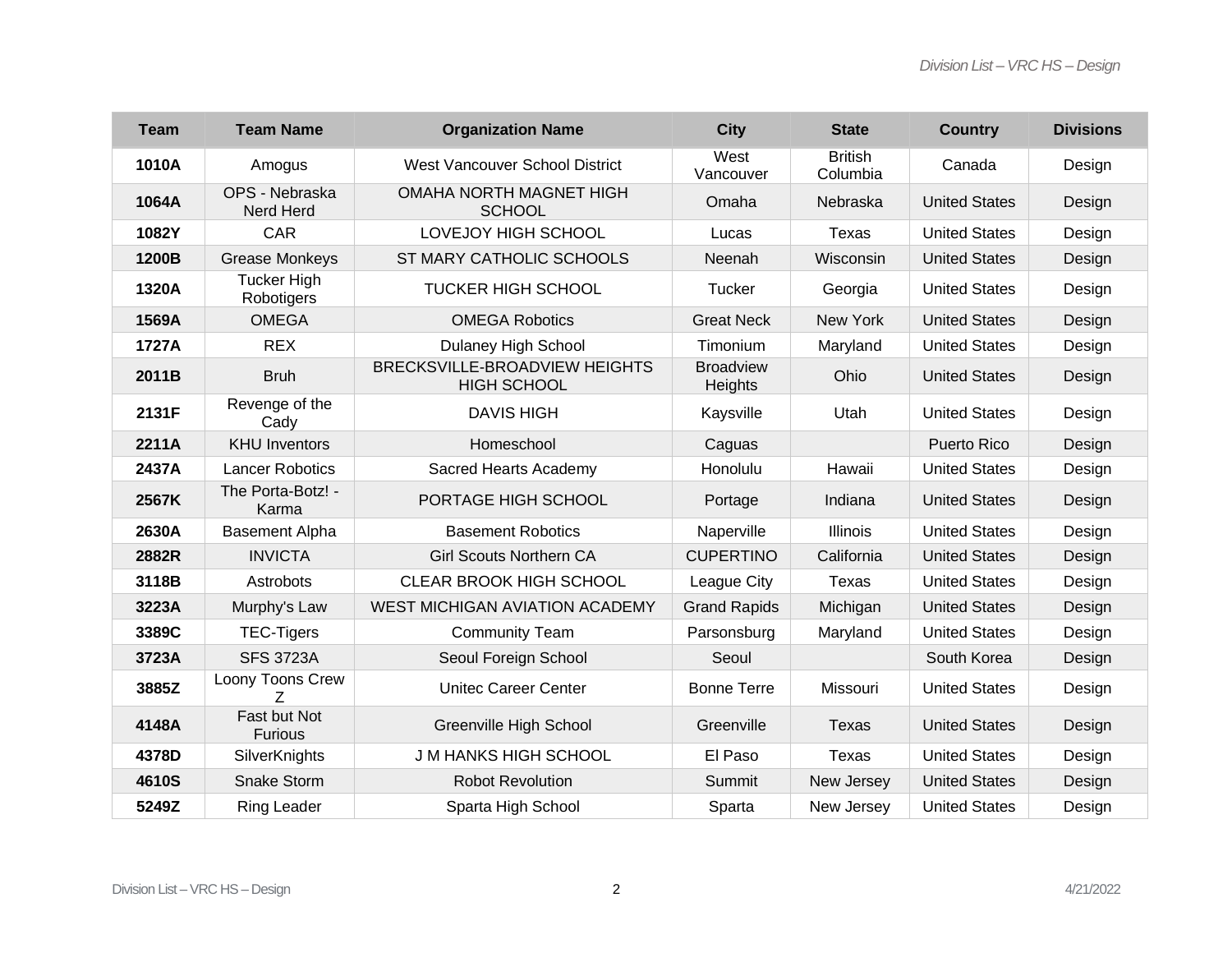| <b>Team</b>  | <b>Team Name</b>                    | <b>Organization Name</b>                                        | <b>City</b>                            | <b>State</b>     | <b>Country</b>       | <b>Divisions</b> |
|--------------|-------------------------------------|-----------------------------------------------------------------|----------------------------------------|------------------|----------------------|------------------|
| 5509C        | <b>VHS Paladins</b>                 | <b>Valley Home Schoolers</b>                                    | Appleton                               | Wisconsin        | <b>United States</b> | Design           |
| 5776E        | <b>DVHS Robotics</b>                | DOUGHERTY VALLEY HIGH                                           | San Ramon                              | California       | <b>United States</b> | Design           |
| 6210K        | <b>HCS Eagles:</b><br>KryptoKnights | Heritage Christian School                                       | Indianapolis                           | Indiana          | <b>United States</b> | Design           |
| 6425B        | Brotherhood of<br>Ceve              | <b>BAY PORT HIGH</b>                                            | Green Bay                              | Wisconsin        | <b>United States</b> | Design           |
| 6842C        | Cobra Kai                           | PARK TUDOR SCHOOL                                               | Indianapolis                           | Indiana          | <b>United States</b> | Design           |
| <b>7110S</b> | Fired Up!                           | <b>CARROLL HIGH SCHOOL</b>                                      | Southlake                              | <b>Texas</b>     | <b>United States</b> | Design           |
| 7192C        | Pineapple Posse                     | Windom High School                                              | Windom                                 | Minnesota        | <b>United States</b> | Design           |
| 7405K        | <b>Millburn Kinetic</b>             | Millburn High School                                            | Millburn                               | New Jersey       | <b>United States</b> | Design           |
| 7700R        | <b>Rolling Robots</b>               | <b>Rolling Robots</b>                                           | <b>Rolling Hills</b><br><b>Estates</b> | California       | <b>United States</b> | Design           |
| 8030A        | <b>Electric Eagles</b>              | Lincoln Academy                                                 | Newcastle                              | Maine            | <b>United States</b> | Design           |
| 8264K        | Robogremlins                        | KINSALE COMMUNITY SCHOOL                                        | CO. CORK                               |                  | Ireland              | Design           |
| 8675D        | Old King Cole                       | DC West High School                                             | Valley                                 | Nebraska         | <b>United States</b> | Design           |
| 8823B        | Bonzai                              | <b>Milford High School</b>                                      | Milford                                | Ohio             | <b>United States</b> | Design           |
| 8892V        | Eat Hot Chip                        | Delhi Charter School                                            | Delhi                                  | Louisiana        | <b>United States</b> | Design           |
| 9080S        | <b>Rebellious Misfits</b>           | SOUTH HAGERSTOWN HIGH                                           | Hagerstown                             | Maryland         | <b>United States</b> | Design           |
| 9210B        | <b>Storm Robotics B</b><br>Team     | Storm Robotics (ISD47)                                          | Sauk Rapids                            | Minnesota        | <b>United States</b> | Design           |
| 9364E        | Iron Eagles -<br>Echelon            | <b>Brentwood Academy</b>                                        | <b>Brentwood</b>                       | Tennessee        | <b>United States</b> | Design           |
| 9871B        | <b>ATEMS B</b>                      | ACADEMY FOR TECHNOLOGY<br><b>ENGINEERING MATH &amp; SCIENCE</b> | Abilene                                | Texas            | <b>United States</b> | Design           |
| 11101A       | <b>Barcbots Speed</b><br>Demons     | <b>Barcbots</b>                                                 | Cupertino                              | California       | <b>United States</b> | Design           |
| 11476X       | LionTech X                          | Mater Academy Charter High School                               | <b>HIALEAH</b><br><b>GARDENS</b>       | Florida          | <b>United States</b> | Design           |
| 12876A       | 12876A                              | <b>TNVR/STEM School Chattanooga</b>                             | Harrison                               | <b>Tennessee</b> | <b>United States</b> | Design           |
| 15801C       | <b>Hot Mess Express</b>             | <b>DUBOIS AREA SHS</b>                                          | <b>DuBois</b>                          | Pennsylvania     | <b>United States</b> | Design           |
| 17924A       | <b>Boswin</b>                       | <b>Boswin Robotics</b>                                          | Mississauga                            | Ontario          | Canada               | Design           |
| 19697W       | Team Xstream                        | Jordan Highschool TX Katy TX                                    | katy                                   | <b>Texas</b>     | <b>United States</b> | Design           |
| 22204G       | <b>Pirates</b>                      | <b>WYLIE HIGH SCHOOL</b>                                        | Wylie                                  | <b>Texas</b>     | <b>United States</b> | Design           |